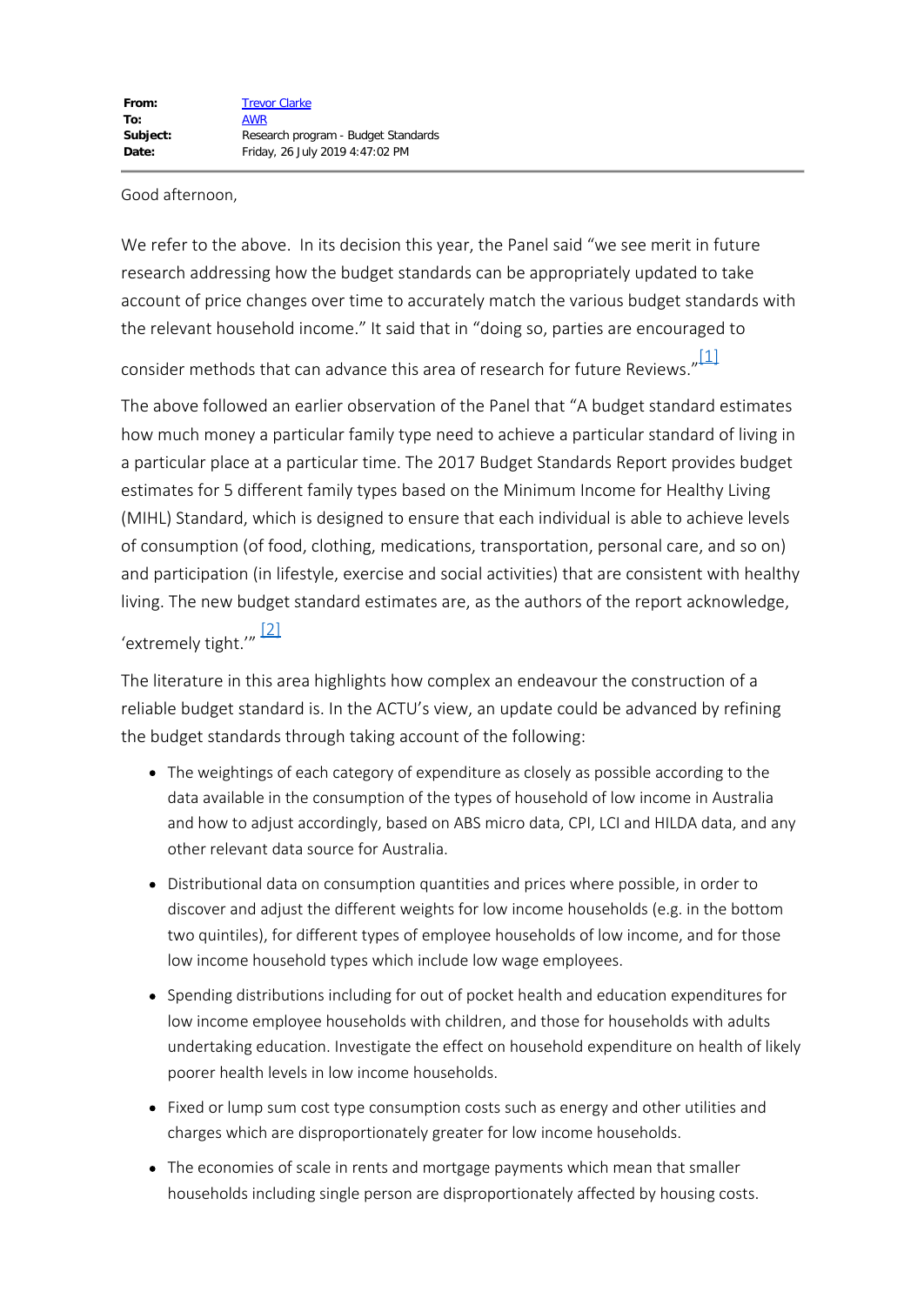- The impact of travel distance and expense for work for low wage employees.
- The costs of childcare and income sensitive subsidies for low income employee households and their weighting in the expenditure bundle as a vital element for low income employee and student households.
- The cost of repairs and maintenance which is likely to be higher for second hand and cheap consumer durables including cars.
- The frequency of emergencies and contingencies may be higher for low income, involving more expenditures.
- Make use of any data on the frequency and cost of caring in order to adjust household expenditures for employees and employee households who are also carers of other than children, such as extra transport and food costs.
- A key issue is the different geographical distribution of prices rural may have less option about shopping around and be trapped with higher prices than urban. Rural transport costs are higher while urban housing costs are higher etc.

The Commission would be aware from our earlier submissions that we have reservations about the methodology adopted to define the MIHL budget standards and the standards themselves. For the avoidance of doubt, we do not regard the standards as equating to any reasonable standard of adequacy in contemporary Australia. We therefore respectfully suggest that the research program shouldn't proceed on the basis that the MIHL budget standards are the default measure but as previously indicated are to be evaluated alongside other approaches to relative living standards and the needs of the low paid.

We respectfully offer that following should also be examined:

- An updated literature search in order to evaluate and compare budget standards alongside other poverty and material deprivation measures
- An updated survey of absolute poverty, material deprivation and MIHL (minimum incomes for healthy living) type methodologies across countries and international agencies in order to elicit the issues in applying the budget standards methodology for Australia
- Measure of value of (healthy) food bundle for low income HHs of different structures in Australia, and also compare with other countries – based on idea that distribution of food prices much narrower compared with other countries where very cheap priced food items available to low income people compared with Australia, where the range of food costs limited
- A series of case studies of household types in which the key income is minimum wage say c14 and also c10 and how those households manage their spending; compare with the average or median and the top of lower deciles or quintiles of income for those household types.